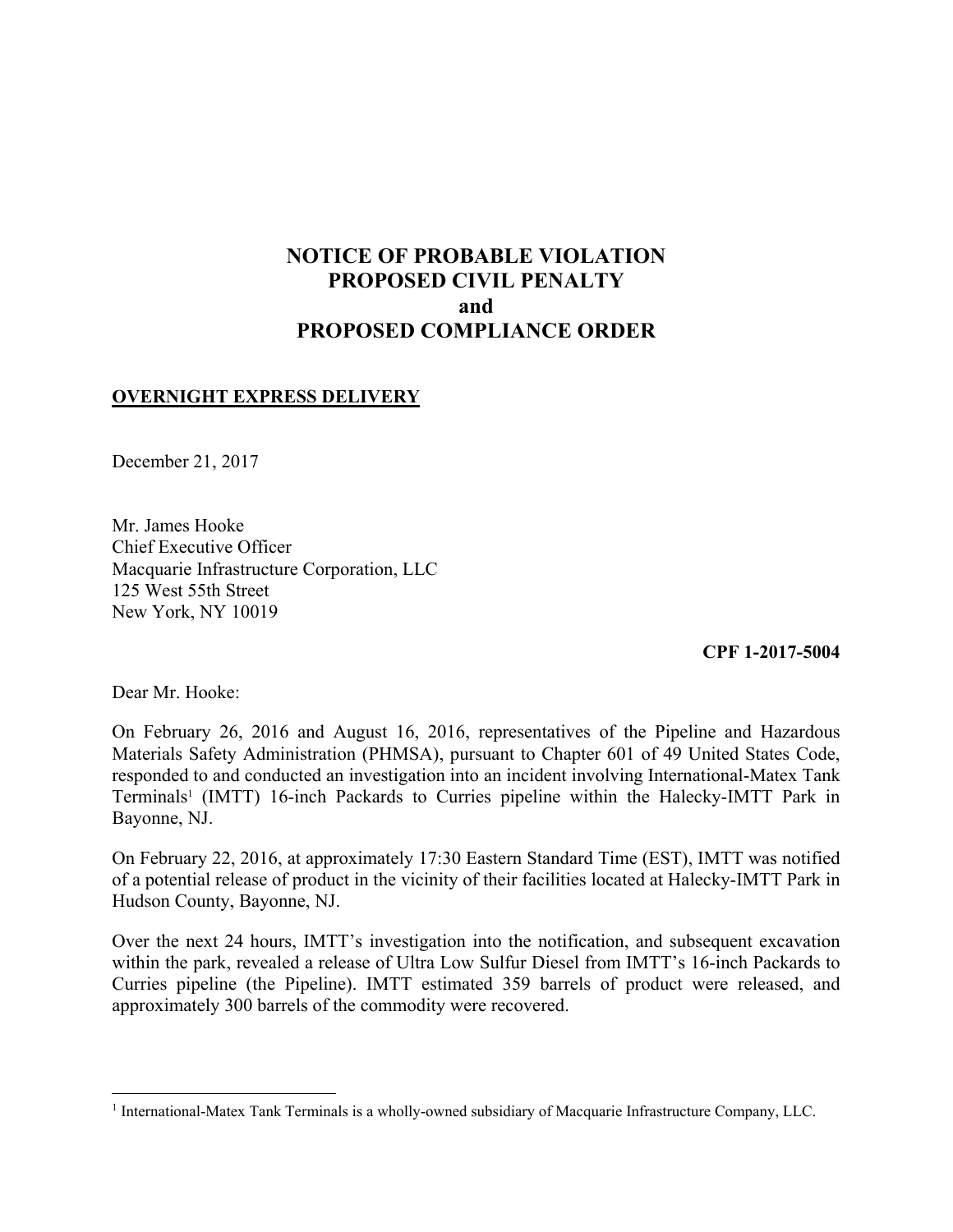The National Response Center was notified of the release at 16:07 EST on February 23, 2016. Halecky-IMTT Park was closed to the public from February 22, 2016, until March 10, 2016. There were no fires or injuries reported as a result of this accident.

 Excavation at the release site revealed that the Pipeline, which was partially replaced in September process. IMTT submitted Form PHMSA F 7000.1 Accident Reports to PHMSA on March 22 determined the apparent cause of the release was a "Material Failure of Pipe or Weld with a sub-2015, was resting directly on a section of steel sheet piling (SSP) that was used in the construction (Initial), August 16 (Supplemental), and September 8, 2016 (Final). The Final Accident Report filed by IMTT identified the point that was resting on the SSP as the failure location, stating in part that "Over time and movements, the pipe failed from the stress and the puncture." IMTT cause of Construction, Installation, or Fabrication-related."

 As a result of the investigation, it appears that you have committed a probable violation of the Pipeline Safety Regulations, Title 49, Code of Federal Regulations. The item inspected and probable violation is:

**1. §195.250 Clearance between pipe and underground structures.** 

**Any pipe installed underground must have at least 12 inches (305 millimeters) of clearance between the outside of the pipe and the extremity of any other underground structure, except that for drainage tile the minimum clearance may be less than 12 inches (305 millimeters) but not less than 2 inches (51 millimeters). However, where 12 inches (305 millimeters) of clearance is impracticable, the clearance may be reduced if adequate provisions are made for corrosion control.**

 IMTT failed to maintain at least 12 inches of clearance between the outside of the pipe and extremity of any other underground structure. Specifically, IMTT replaced a segment of the Pipeline and failed to maintain at least 12 inches of clearance between the outside of the Pipeline and a section of SSP that was used during the construction process.

During the investigation, the PHMSA inspector reviewed documentation for the replacement of approximately 1,125 feet of the 16-inch Pipeline (the "Project").

During the Project, SSP was utilized as shoring in a jack and bore pit located in Halecky-IMTT Park. Segments of this SSP were removed by torch cutting, creating "windows" to allow for installation of the carrier pipe and casing.

In an email dated 11/14/2016, the Project Superintendent for the pipeline contractor described the window cutting process as follows:

 pipe egress (launching pit) and entry (receiving pit) and is not in the realm of require "windows" to be torch cut through the sheet piling near the base of the excavation (short wall), while the carrier pipe would exit the excavation at a point The "window" cutting process is a pipe location (field) driven event that allows for responsibility of the sheet pile contractor, this is performed by the pipe contractor, The Napp-Grecco Company in this instance. The casing pipe jack/bore would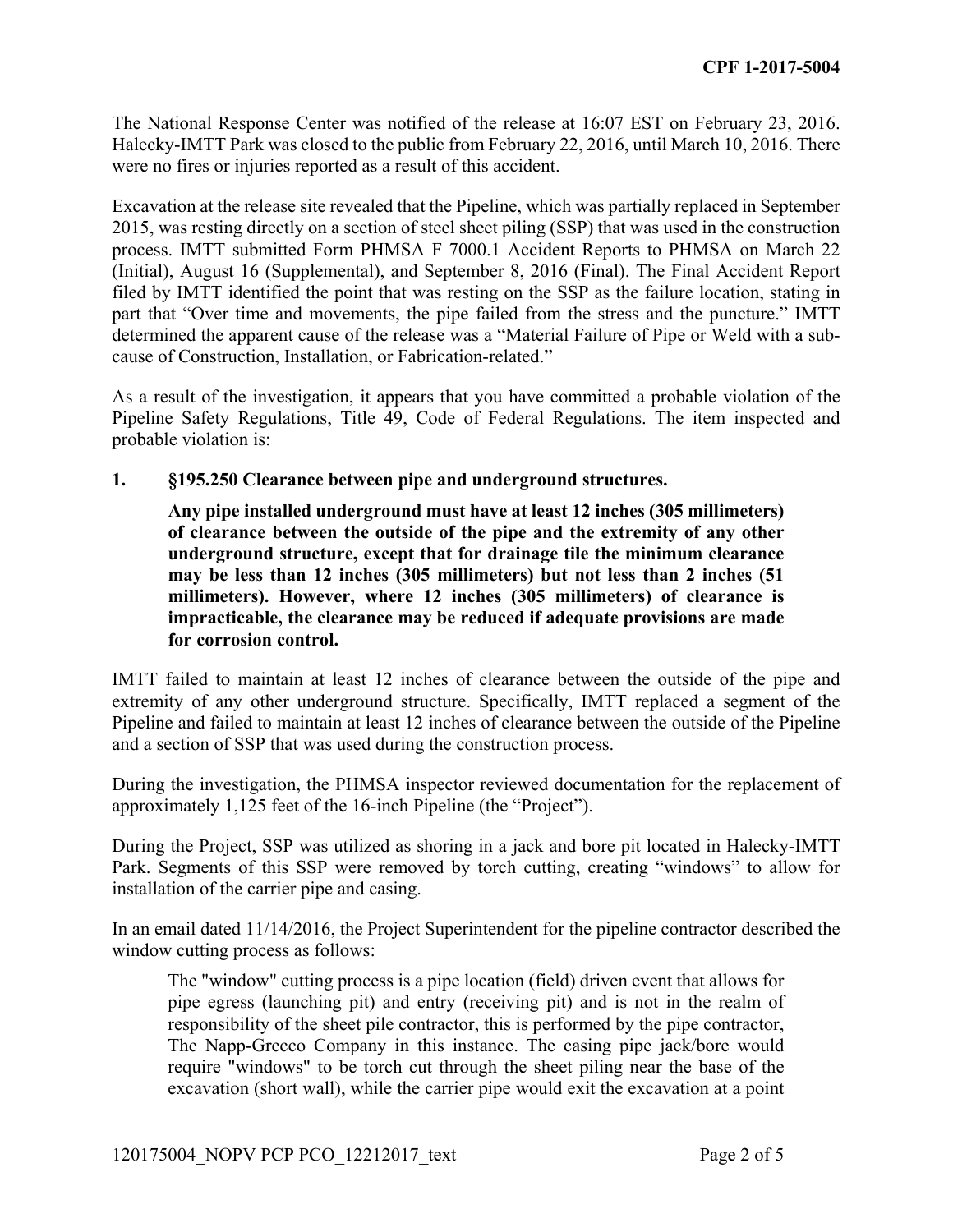most sensible for a tie-in line up (job specific). In this case it was the east (long wall) of the excavation.

 The "window" cutting event would be consistent in practice, varying only in size adjacent to them on both sides. This creates what are called "sacrificial" sheets, those remaining in place below the installed infrastructure and allows for removal required to accommodate whatever size infrastructure is being installed and location of the "window" The standard field practice is to cut out the required amount of sheet pile to accommodate the pipe being installed and then to continue the cut along the base to include the inter-locks on the adjoining sheet piles to create a disconnect from the sheet piles below the infrastructure and the sheet piles directly and recovery of the sheet piles outside of the "window" area. The cuts into the adjacent sheet piles interlock are to prevent the "sacrificial" sheets from "hitchhiking", being pulled upward, as the recoverable sheets are removed.

During the investigation, the PHMSA inspector established that:

- 1. Excavation of the leak site by IMTT uncovered the Pipeline sitting on top of a remaining piece of SSP, which had penetrated the Pipeline over time as the Pipeline shifted during cycles of operation. Eventually this led to the release of product during a product transfer initiated on February 21, 2016 to Tank number 5605, located in the Packards Yard.
- 2. The torch cutting of the window on the east end of the jack and bore pit resulted in fusion to the adjacent, interlocking piece of SSP. This fusion led to unintended lifting of the SSP under the Pipeline during the extraction of the SSP next to the windowed sheet.
- 3. The section of SSP under the Pipeline lifted up, contacting the bottom of the Pipeline.
- 4. The lifting went unnoticed during the extraction of the SSP, the project was completed, and the Pipeline was returned to service.
- 5. Damage to the Pipeline due to contact with the piece of SSP led to failure of the Pipeline on February 22, 2016.

 Based on the above facts, the Investigator found that IMTT failed to maintain at least 12 inches of clearance between the outside of the pipe and extremity of any other underground structure.

#### Proposed Civil Penalty

 may not exceed \$200,000 per violation per day, with a maximum penalty not to exceed \$2,000,000 Under 49 U.S.C. § 60122 and 49 CFR § 190.223, you are subject to a civil penalty not to exceed \$209,002 per violation per day the violation persists, up to a maximum of \$2,090,022 for a related series of violations. For violations occurring prior to November 2, 2015, the maximum penalty for a related series of violations. The Compliance Officer has reviewed the circumstances and supporting documentation involved in the above probable violation(s) and has recommended that you be preliminarily assessed a civil penalty of \$144,000 as follows:

| Item number | <b>PENALTY</b> |
|-------------|----------------|
|             | \$144,000      |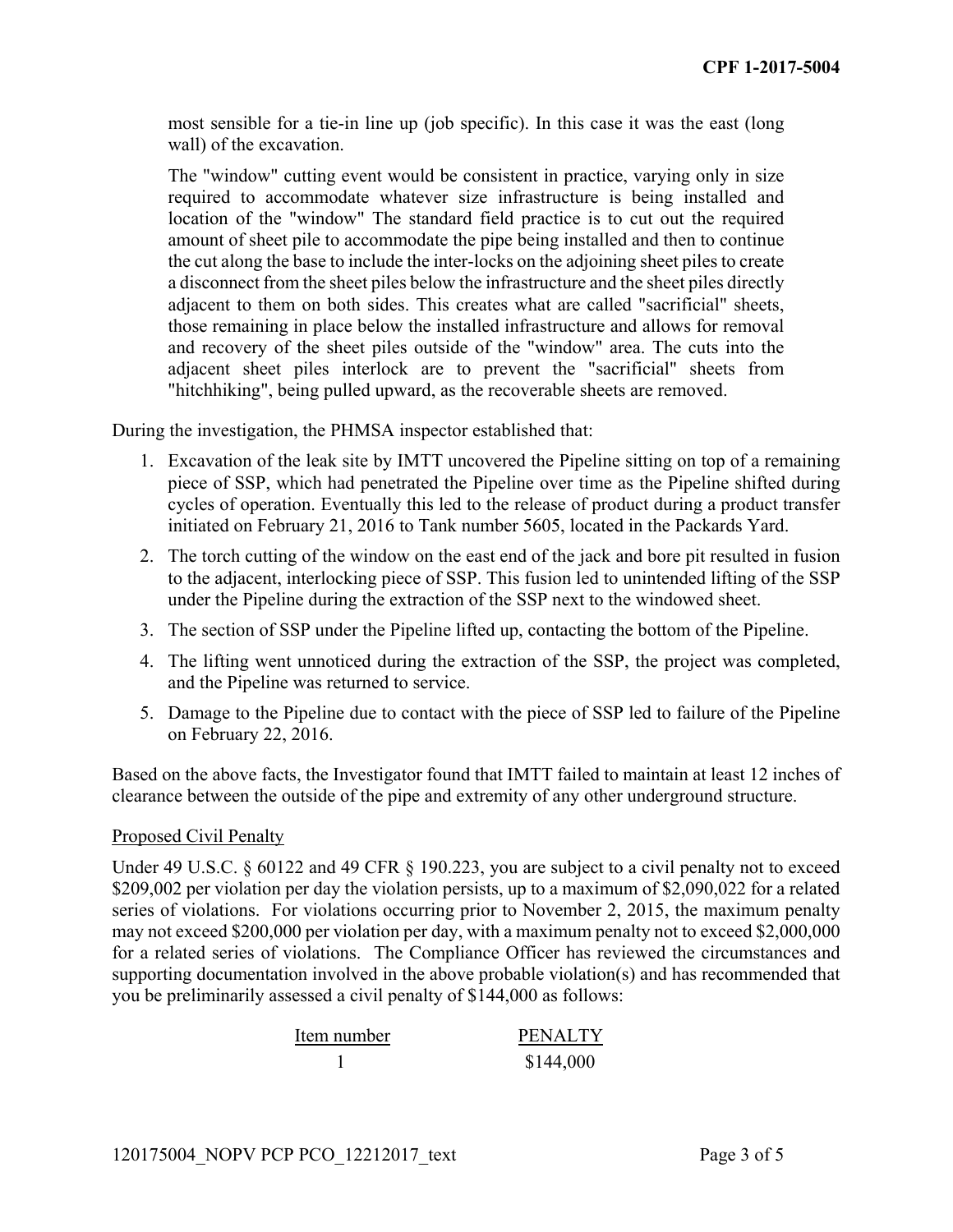#### Proposed Compliance Order

With respect to Item 1 pursuant to 49 United States Code § 60118, the Pipeline and Hazardous Materials Safety Administration proposes to issue a Compliance Order to IMTT. Please refer to the *Proposed Compliance Order*, which is enclosed and made a part of this Notice.

#### Response to this Notice

Enclosed as part of this Notice is a document entitled *Response Options for Pipeline Operators in Compliance Proceedings*. Please refer to this document and note the response options. All material you submit in response to this enforcement action may be made publicly available. If you believe that any portion of your responsive material qualifies for confidential treatment under 5 U.S.C. 552(b), along with the complete original document you must provide a second copy of the document with the portions you believe qualify for confidential treatment redacted and an explanation of why you believe the redacted information qualifies for confidential treatment under 5 U.S.C. 552(b). If you do not respond within 30 days of receipt of this Notice, this constitutes a waiver of your right to contest the allegations in this Notice and authorizes the Associate Administrator for Pipeline Safety to find facts as alleged in this Notice without further notice to you and to issue a Final Order.

Please submit all correspondence in this matter to Robert Burrough, Director, PHMSA Eastern Region, 820 Bear Tavern Road, Suite 103, West Trenton, NJ 08628. Please refer to **CPF 1-2017- 5004** on each document you submit, and whenever possible provide a signed PDF copy in electronic format. Smaller files may be emailed to robert.burrough@dot.gov. Larger files should be sent on a CD accompanied by the original paper copy to the Eastern Region Office.

Sincerely,

Robert Burrough Director, Eastern Region Pipeline and Hazardous Materials Safety Administration

Enclosures: *Proposed Compliance Order Response Options for Pipeline Operators in Compliance Proceedings*